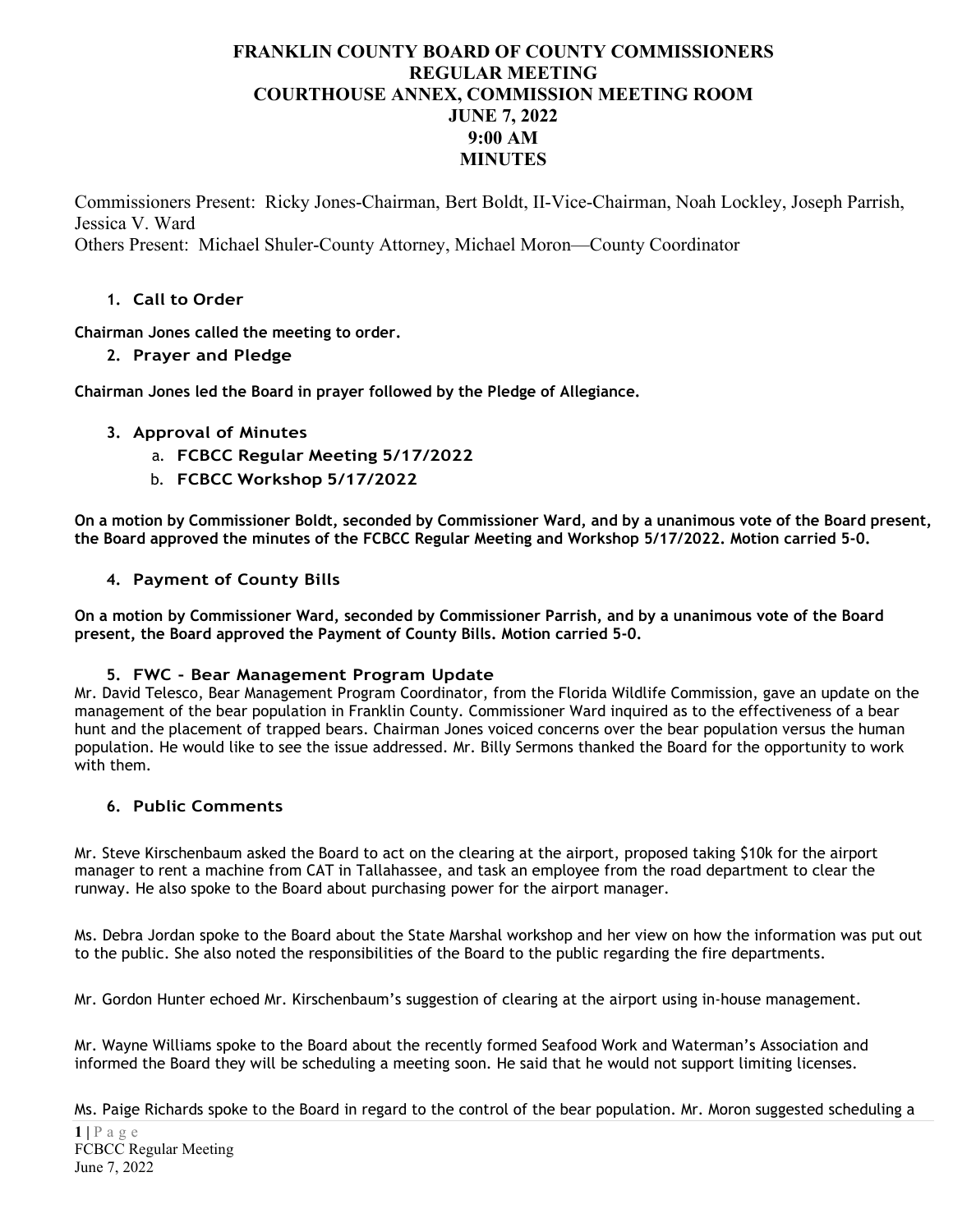meeting with representatives from the two local garbage services, FWC staff, Chairman Jones, and himself to discuss possible resolutions.

# **Department Directors Reports**

# **7. Superintendent of Roads and Bridges – Howard Nabors**

# a. **Informational Items**

Mr. Nabors had no action items for the Board.

# **8. Solid Waste Director – Fonda Davis**

# a. **Informational Items**

Mr. Davis had no action items for the Board. Mr. Davis informed the Board that the landfill permit has been renewed for another five years. He also announced that the Franklin County Parks & Recreation Department in conjunction with the Franklin County Dixie Youth League will host the 2022 Dixie Youth District 2 Softball Tournament. The tournament will be held on June 17th-20th at the Will S. Kendrick Sports Complex. Commissioner Boldt asked Mr. Davis to see if the EMT service could provide an ambulance on standby for the tournament.

# **9. Emergency Management Director – Pam Brownell**

# a. **Informational Items**

Mrs. Brownell had no action items for the Board.

# **10. Extension Office Director – Erik Lovestrand**

# a. **Action Item: Extension Telehealth Project Expenses**

**On a motion by Commissioner Ward, seconded by Commissioner Boldt, and by a unanimous vote of the Board present, the Board approved the Extension Telehealth Project Expenses. Motion carried 5-0.**

# b. **Informational Items**

# **11. Library Director – Whitney Roundtree**

# a. **Informational Items**

Ms. Roundtree had no action items for the Board.

# **Other County Reports & Requests**

# **12. Interim Airport Manager – Ted Mosteller**

# a. **Informational Items**

Mr. Mosteller had no action items for the Board. The Board discussed the clearing of the runways.

Mr. Moron presented the following item from his report at this time.

# Action Item: Re-appoint Mr. Ted Mosteller to the CareerSource Board

Attached to my report is a letter from Mrs. Kimberly Bodine requesting the reappoint of Mr. Ted Mosteller to another three-year term on the CareerSource Gulf Coast Workforce Board. Mr. Mosteller is interested in continued service on this Board and meets the required criteria for membership.

Board action to re-appoint Mr. Ted Mosteller to the CareerSource Workforce Board representing the private sector seat for another three-year term.

**On a motion by Commissioner Boldt, seconded by Commissioner Ward, and by a unanimous vote of the Board present, the Board approved the re-appointment of Mr. Ted Mosteller to the CareerSource Workforce Board representing the private sector seat for another three-year term. Motion carried 5-0.**

## **13. Building Official - Steve Paterson - Docks, Seawalls, and Site Prep Permitting – Request**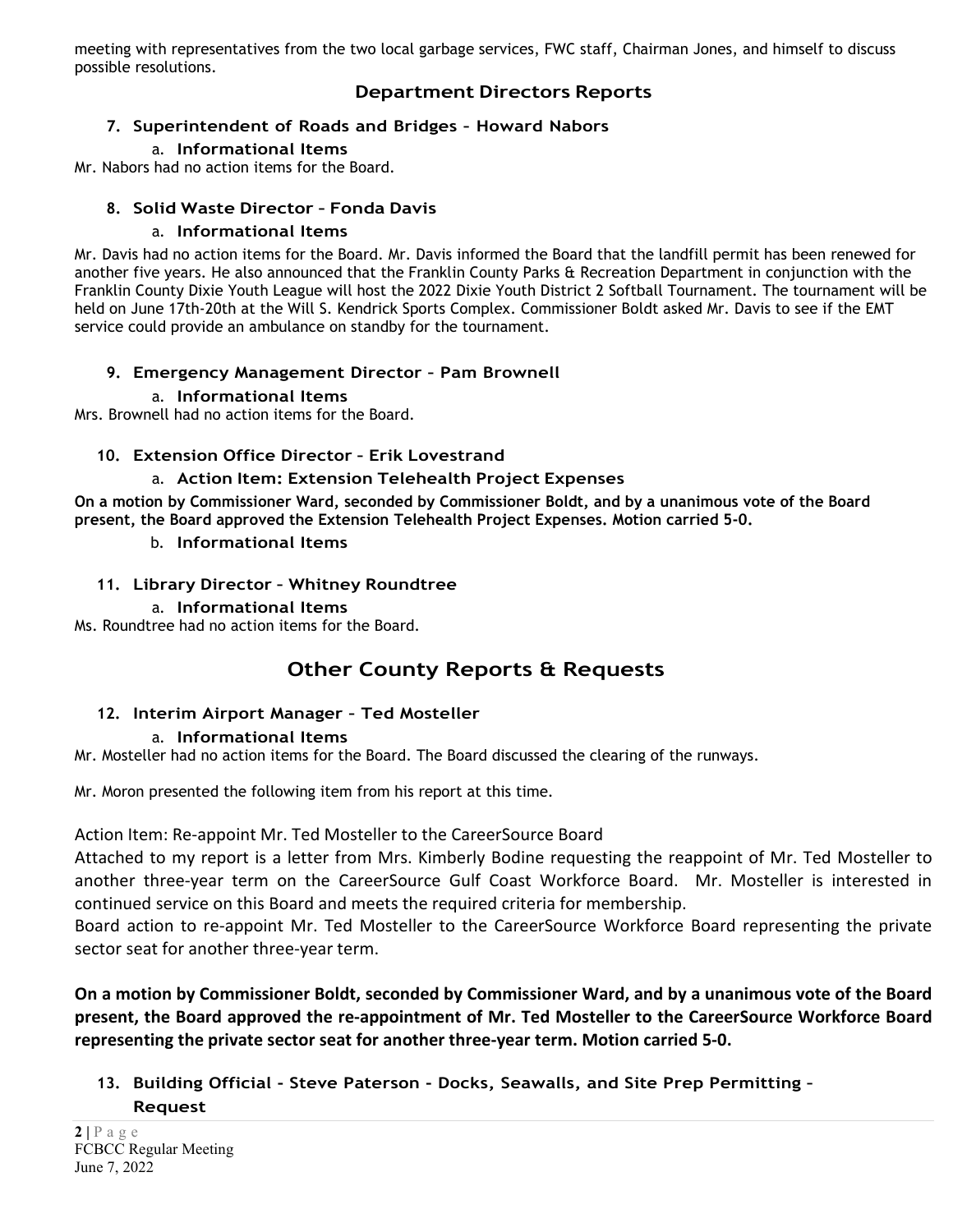Board Action:

Approve transfer of Fill permits, docks, seawalls & Boatlift permits to Zoning Department for review and permit issuance. Approve Fee schedule for Docks, seawalls, & Boat Lifts

**On a motion by Commissioner Lockley, seconded by Commissioner Parrish, and by a unanimous vote of the Board present, the Board approved the transfer of fill permits, docks, seawalls & boatlift permits to the Zoning Department for review and permit issuance and approved the fee schedule for docks, seawalls, & boatlifts. Motion carried 5-0.**

# **14. Florida Opioid Settlement (Walgreens) - Attorney Michael Shuler**

Attorney Shuler recommended the Board sign on to the third Opioid Settlement agreement stating it opened up for sign on June 6th. **On a motion by Commissioner Lockley, seconded by Commissioner Boldt and Commissioner Parrish, and by a unanimous vote of the Board present, the Board approved the Florida Opioid Settlement (Walgreens) and authorize the Chairman to sign the agreement. Motion carried 5-0.**

# **15. SHIP Program - Lori Switzer-Mills - Request & Update**

# a. **Action Item: Down Payment Assistance**

Ms. Lori Switzer-Mills informed the Board that during a recent audit of SHIP files, it was noted that an applicant didn't have her spouse's income on her application. SHIP required the spouse's income to be added and when recalculated the applicants did not qualify for funding. SHIP requires that the funds be placed back into the fund and monies recouped from applicants. The applicant states they do not have the funds to repay and will need to pay back in payments. Commissioner Parrish asked if the county would receive interest. Attorney Shuler said he had some conversations with finance and there was some concern about keeping up with the interest calculations. Attorney Shuler said he can research the prevailing market rates for this type of situation, and that he intends to modify the mortgage so that the Board has collateral for repayment. The Board discussed this item and if the loan would be paid back with interest.

**On a motion by Commissioner Ward, seconded by Commissioner Boldt, to approve the repayment of the loan to the County with interest and to authorize the Clerk of Court to issue a manual check for the reimbursement to the SHIP fund. Motion carried 5-0.**

### b. **Action Item: Hurricane Housing Recovery Funds**

**On a motion by Commissioner Lockley, seconded by Commissioner Parrish, and by a unanimous vote of the Board present, the Board approved the change order from \$107,015.60 to \$110,499.60 for the Hurricane Housing Recovery Funds for the mobile home replacement located at 354 25th Avenue, Apalachicola, Florida. Motion carried 5-0.**

# **Presentations and Updates**

### **16. Second Harvest - Shari Hubbard – Update**

Ms. Shari Hubbard gave an update on the Second Harvest Food Bank to the Board.

# **17. Apalachicola Bay Systems Initiative - Dr. Sandra Brooke – Update**

Dr. Brooke gave an update on the Apalachicola Bay Systems Initiative to the Board.

# **Public Hearings 10:30 a.m. (ET)**

# **18. Public Hearing - Zoning Change 10:30 a.m. (ET)**

AN ORDINANCE REZONING  $5 +$ / $\cdot$  ACRES OF LAND IN SECTION 10, TOWNSHIP 9 SOUTH,

RANGE 8 WEST, FROM R-3 SINGLE-FAMILY ESTATE RESIDENTIAL TO R-2 SINGLE-FAMILY

MOBILE HOME DISTRICT.

Chairman Jones called for public comments and there were none. Mr. Moron noted that the applicant was available online if the Board had any questions. **On a motion by Commissioner Parrish seconded by Commissioner Lockley, and by a**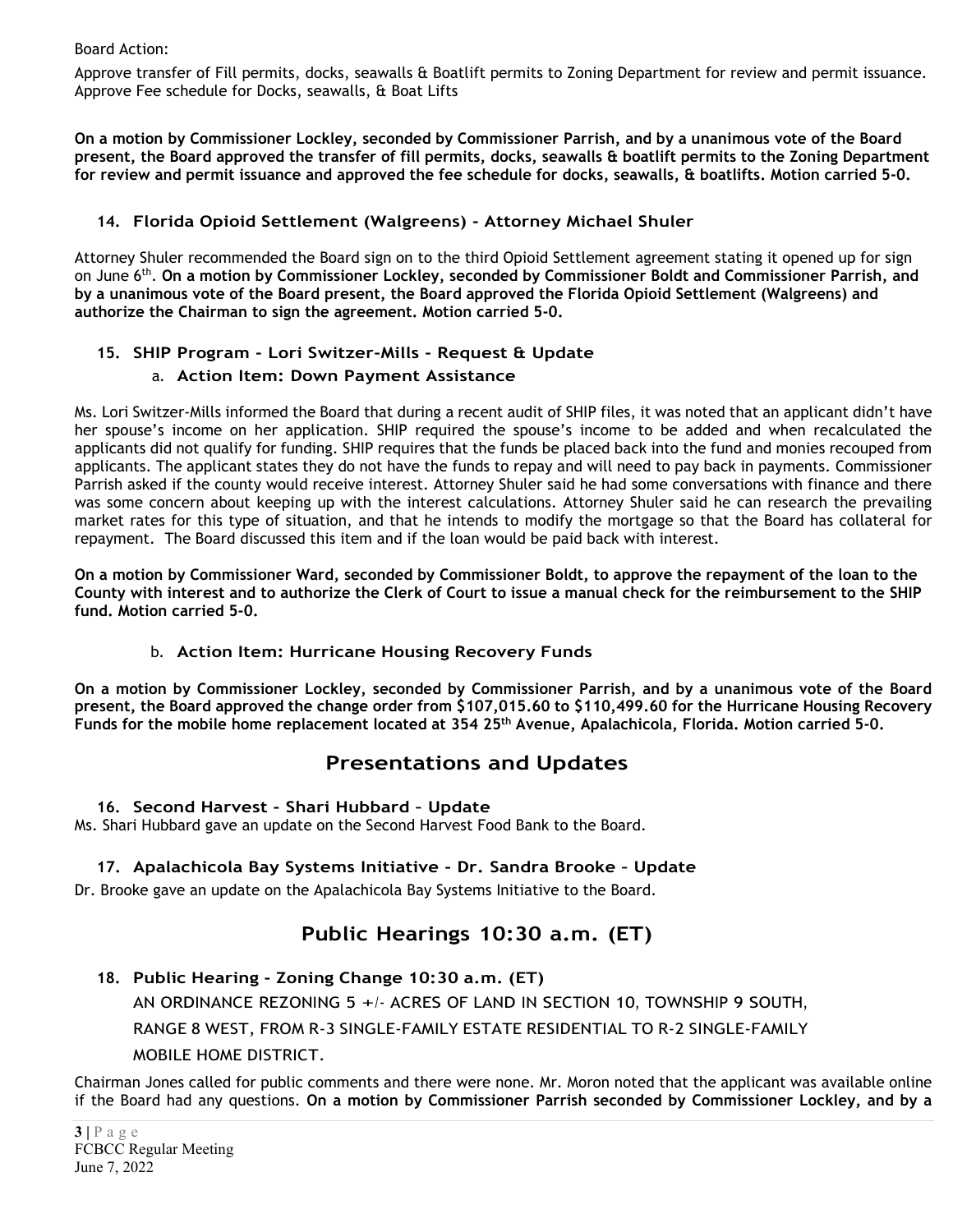**unanimous vote of the Board present the Board approved the ordinance rezoning 5 +/- acres of land in Section 10, Township 9 South, Range 8 West, from R-3 Single-Family Estate Residential to R-2 Single-Family Mobile Home District. Motion carried 5-0.**

# **19. First Public Hearing for FFY 2021 and/or FFY2022 Community Development Block Grant (CDBG) – Dennis Dingman, Summit Professional Services, Inc. 11:00 a.m. (ET)**

Purpose of the Hearing

• Two public hearings are required to ensure the public can voice opinions on the proposed grant application.

• This hearing is held to outline the types of grants that are possible; a second hearing will be held to review the draft grant application before it is submitted to DEO.

• The FFY 2021 grant application due date is July 21, 2022.

Program Overview

The Florida Small Cities Community Development Block Grant Program is a competitive grant program that awards funds to eligible cities, counties, towns, and villages. An eligible city must have a population under 50,000, and an eligible county must have a population under 200,000. CDBG Program Objectives • Provide benefit to low- and moderate-income persons; • Prevent or eliminate slum or blight conditions; or • Meet a need of recent origin having a particular urgency. Regular Categories and Activities - \$700,000 A local government may have only one of these grants open at any given time. • Housing Rehabilitation – Assists low- and moderate-income residents with physical improvements that address code, safety, and other rehabilitation items. In some cases, severely damaged structures may be demolished and replaced. • Neighborhood Revitalization – Assists communities with infrastructure improvements, such as paving, fire protection, drinking water, sewer, flood and drainage, handicap accessibility in public facilities, and other similar activities. It is required that no less than 51% of the residents who benefit from these activities be low to moderate-income. • Commercial Revitalization – Provides funds to address improvements to downtown or commercial districts, including water, sewer, sidewalks, parking, building facades, etc. Economic Development Category – up to \$1,500,000 (Depending on job creation numbers) A local government can be awarded one new economic development grant every year and there is no limit to the number of these grants that can be open at any given time, provided all grants are on schedule. A local government may apply for an economic development grant even if it has an open housing, neighborhood, or commercial grant provided that the grant is on schedule. There is no deadline – funds are awarded on a first come/first-serve basis. Funds are awarded based upon the number of jobs the project will create or retain at a ratio of \$34,999 per job, up to \$1,500,000. These funds are used to build the infrastructure necessary to attract new businesses or retain expanding businesses. Job creation is required, and at least 51% of the jobs created must be available to low to moderate-income persons. (Low to moderate-income jobs are defined as positions requiring no more than a high school diploma. If additional training is required, the company must provide this training at no cost to the employee.) It is important to note that the Economic Development Category requires the participation of a business that is willing to commit to job creation or job retention.

RECOMMENDED MOTIONS 1. "MOTION TO PROCEED WITH AN FFY 2021 COMMUNITY DEVELOPMENT BLOCK GRANT IN THE REGULAR CATEGORY." 2. "MOTION TO PROCEED WITH AN FFY 2022 COMMUNITY DEVELOPMENT BLOCK GRANT IN THE REGULAR CATEGORY SHOULD THE FFY 2021 CDBG NOT BE FUNDED." 3. "MOTION TO PROCEED WITH A 2021 COMMUNITY DEVELOPMENT BLOCK GRANT IN THE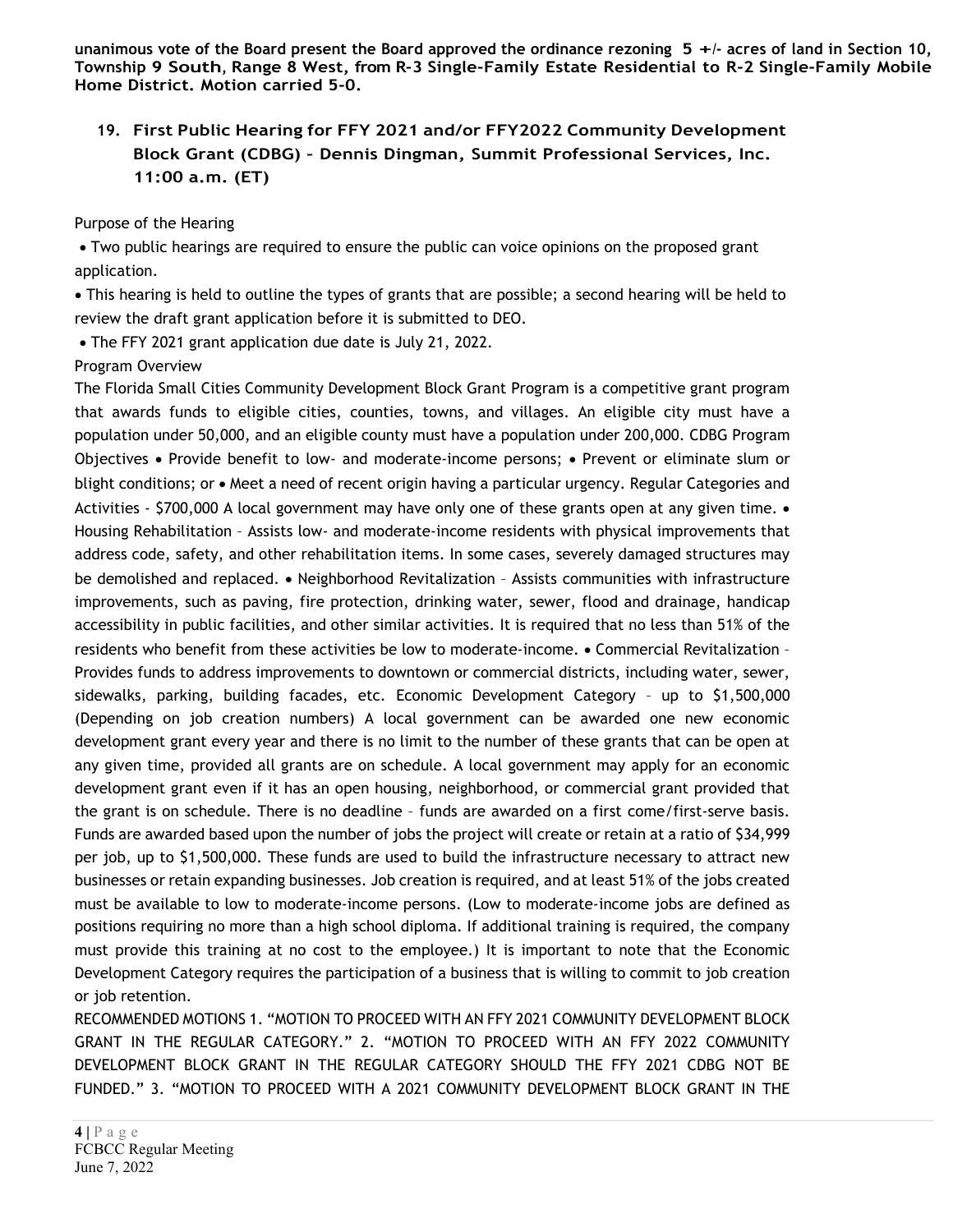ECONOMIC DEVELOPMENT CATEGORY SHOULD AN ELIGIBLE PROJECT BE IDENTIFIED." 4. "MOTION TO PROCEED WITH AN FFY 2022 COMMUNITY DEVELOPMENT BLOCK GRANT IN THE ECONOMIC DEVELOPMENT CATEGORY SHOULD THE FFY 2021 CDBG NOT BE FUNDED."

**On a motion by Commissioner Boldt, seconded by Commissioner Lockley, and by a unanimous vote of the Board present, the Board approved proceeding with an FFY 2021 Community Development Block Grant in the Regular Category. Motion carried 5-0.**

**On a motion by Commissioner Parrish, seconded by Commissioner Lockley, and by a unanimous vote of the Board present, the Board approved proceeding with an FFY 2022 Community Development Block Grant in the Regular Category should the 2021 CDBG not be funded. Motion carried 5-0.**

**On a motion by Commissioner Lockley, seconded by Commissioner Boldt, and by a unanimous vote of the Board present, the Board approved proceeding with a 2021 Community Development Block Grant in the Economic Development Category should an eligible project be identified. Motion carried 5-0.**

**On a motion by Commissioner Boldt, seconded by Commissioner Lockley, and by a unanimous vote of the Board present, the Board approved proceeding with an FFY 2022 Community Development Block Grant in the Economic Development Category should the FFY 2021 CDBG not be funded. Motion carried 5-0.**

# **20. Fair Housing Public Information Meeting for the Public and the County Commission – Dennis Dingman, Summit Professional Services, Inc 11:10 a.m. (ET)**

Basic Facts About the Fair Housing Act

What Housing Is Covered?

The Fair Housing Act covers most housing. In some circumstances, the Act exempts owner-occupied buildings with no more than four units, single-family housing sold or rented without the use of a broker, and housing operated by organizations and private clubs that limit occupancy to members.

What Is Prohibited?

In the Sale and Rental of Housing: No one may take any of the following actions based on race, color, national origin, religion, sex, familial status, or handicap:

- Refuse to rent or sell housing,
- Refuse to negotiate for housing,
- Make housing unavailable,
- Deny a dwelling,
- Set different terms, conditions or privileges for sale or rental of a dwelling,
- Provide different housing services or facilities,
- Falsely deny that housing is available for inspection, sale, or rental,
- For profit, persuade owners to sell or rent (blockbusting), or

• Deny anyone access to or membership in a facility or service (such as a multiple listing service) related to the sale or rental of housing.

In Mortgage Lending: No one may take any of the following actions based on race, color, national origin, religion, sex, familial status, or handicap (disability):

- Refuse to make a mortgage loan,
- Refuse to provide information regarding loans,
- Impose different terms or conditions on a loan, such as different interest rates, points, or fees,
- Discriminate in appraising property,
- Refuse to purchase a loan, or
- Set different terms or conditions for purchasing a loan.

In Addition: It is illegal for anyone to:

• Threaten, coerce, intimidate, or interfere with anyone exercising a fair housing right or assisting others who exercise that right.

• Advertise or make any statement that indicates a limitation or preference based on race, color, national origin, religion, sex, familial status, or handicap. This prohibition against discriminatory advertising applies to single-family and owner-occupied housing that is otherwise exempt from the Fair Housing Act.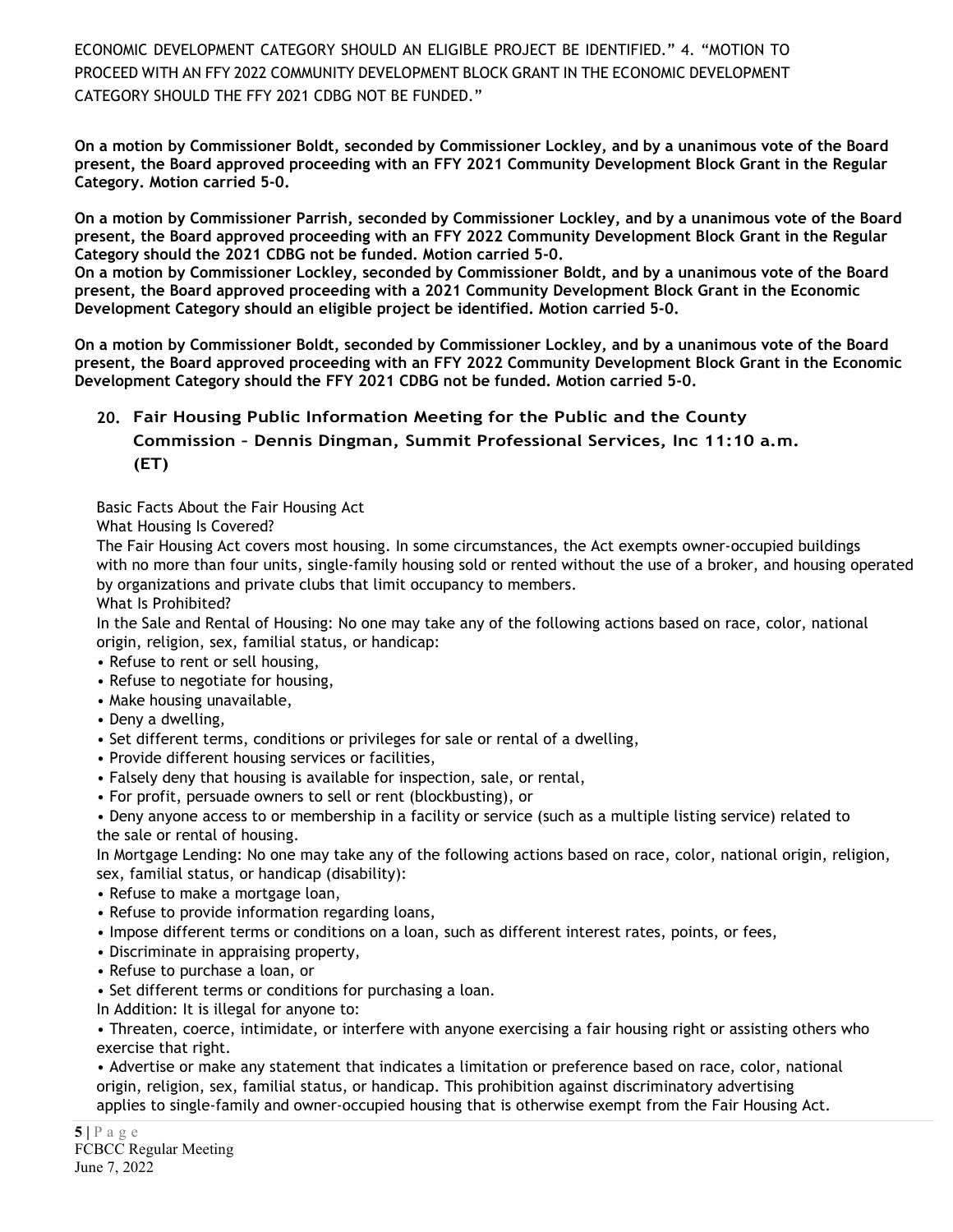Additional Protection if You Have a Disability

If you or someone associated with you:

• Have a physical or mental disability (including hearing, mobility, and visual impairments, chronic alcoholism, chronic mental illness, AIDS, AIDS Related Complex, and mental retardation) that substantially limits one or more major life activities,

• Have a record of such a disability, or

• Are regarded as having such a disability.

your landlord may not:

• Refuse to let you make reasonable modifications to your dwelling or common use areas, at your expense, if necessary for the disabled person to use the housing. (Where reasonable, the landlord may permit changes only if you agree to restore the property to its original condition when you move.)

• Refuse to make reasonable accommodations in rules, policies, practices, or services if necessary for the disabled person to use the housing.

Example: A building with a "no pets" policy must allow a visually impaired tenant to keep a guide dog. Example: An apartment complex that offers tenants ample, unassigned parking must honor a request from a mobility-impaired tenant for a reserved space near her apartment if necessary to assure that she can have access to her apartment.

However, housing need not be made available to a person who is a direct threat to the health or safety of others or who currently uses illegal drugs?

Requirements for New Buildings

In buildings that are ready for first occupancy after March 13, 1991, and have an elevator and four or more units: • Public and common areas must be accessible to persons with disabilities,

• Doors and hallways must be wide enough for wheelchairs, and

• All units must have:

o An accessible route into and through the unit,

o Accessible light switches, electrical outlets, thermostats, and other environmental controls,

o Reinforced bathroom walls to allow later installation of grab bars, and

o Kitchens and bathrooms that can be used by people in wheelchairs.

If a building with four or more units has no elevator and will be ready for first occupancy after March 13, 1991, these standards apply to ground floor units.

These requirements for new buildings do not replace any more stringent standards in State or local law. Housing Opportunities for Families

Unless a building or community qualifies as housing for older persons, it may not discriminate based on familial status. That is, it may not discriminate against families in which one or more children under the age 18 live with:

• A parent,

• A person who has legal custody of the child or children, or

• The designee of the parent or legal custodian, with the parent or custodian's written permission.

Familial status protection also applies to pregnant women and anyone securing legal custody of a child under 18. Exemption: Housing for older persons is exempt from the prohibition against familial status discrimination if:

• The HUD Secretary has determined that it is specifically designed for and occupied by elderly persons

under a Federal, State, or local government program, or

• It is occupied solely by persons who are 62 or older, or

• It houses at least one person who is 55 or older in at least 80 percent of the occupied units and adheres to a policy that demonstrates an intent to house persons who are 55 or older.

A transition period permits residents on or before September 13, 1988, to continue living in the housing, regardless of their age, without interfering with the exemption.

If You Think Your Rights Have Been Violated

The Office of Fair Housing and Equal Opportunity (FHEO) administers and enforces federal laws and establishes policies that make sure all Americans have equal access to the housing of their choice. You can contact the Housing Discrimination Hotline at 1-800-669-9777 (Voice) or 1-800-927-9275 (TTY).

HUD is ready to help with any problem of housing discrimination. If you think your rights have been violated, the Housing Discrimination Complaint Form is available on the HUD website at –

http://portal.hud.gov/portal/page/portal/HUD/topics/housing\_discrimination

for you to download, complete and return, or complete online and submit, or you may write HUD a letter, or telephone the HUD Office nearest you. You have one year after an alleged violation to file a complaint with HUD,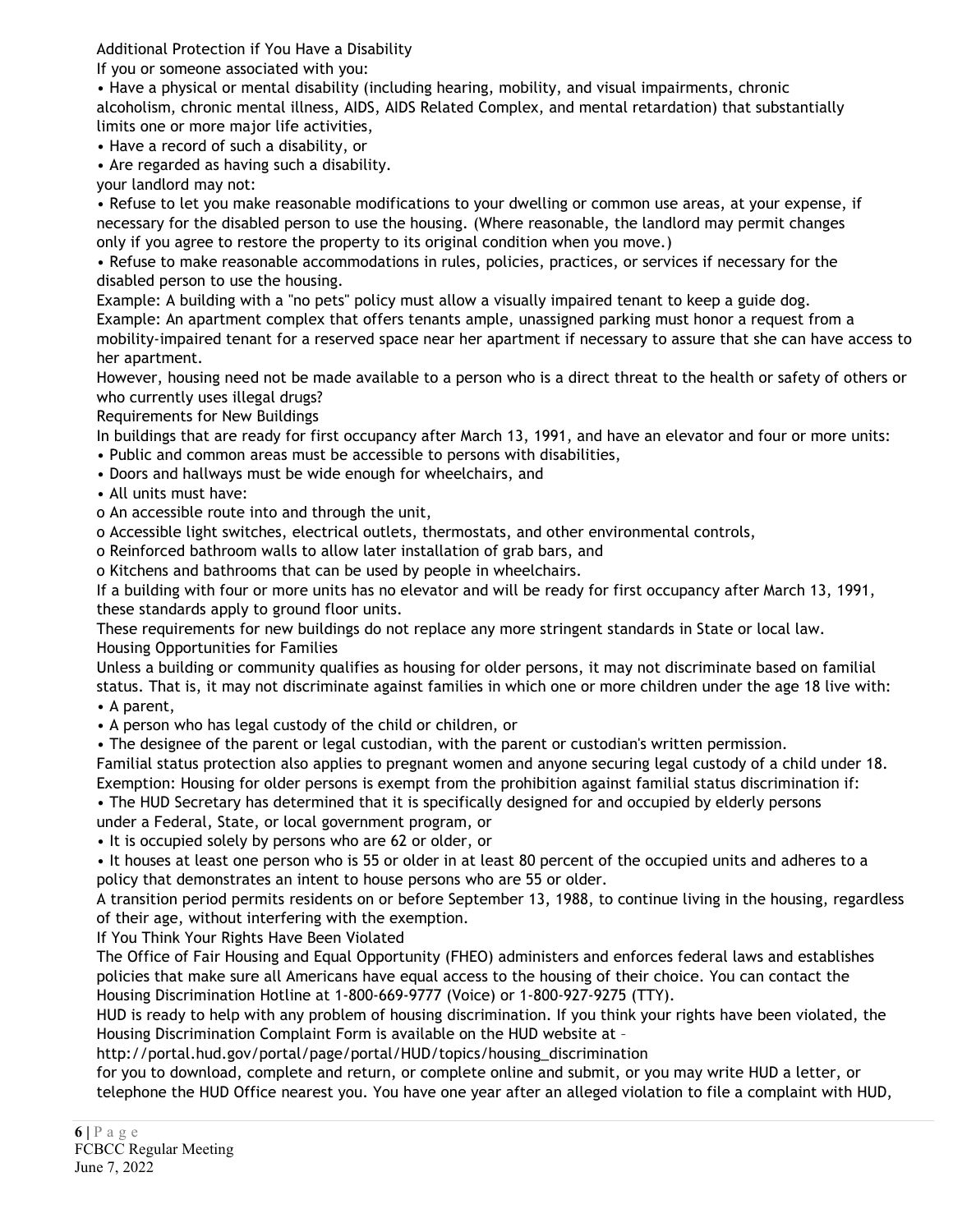but you should file it as soon as possible.

# **RFP/RFQ/Bid Opening**

## **21. Request for Proposal - Special Magistrate Legal Services**

The Board received one proposal from Hand Arendall Harrison Sale, 304 Magnolia Avenue, Panama City, FL 32401. The proposed lead attorney is Jennifer W. Shuler with Cole Davis as the proposed alternate attorney. Attorney Shuler noted for the record that Mrs. Shuler was married to a distant relative of his, however, being there is only one proposal he did not feel this would constitute a conflict.

**On a motion by Commissioner Parrish, seconded by Commissioner Boldt, and by a unanimous vote of the Board present, the Board authorized sending the proposal to the review committee for recommendation. The review committee will consist of Mrs. Erin Griffith, Mr. Mark Curenton, and Attorney Michael Shuler. Motion carried 5-0.**

# **22. Sealed Bids - Scale Station Modular Building**

The Board received one bid from Quick Buildings Modular, LLC of 703 Merwina Avenue, Mobile, Alabama 36606. The bid amount is \$81,784. The review committee will be Mr. Doug Shuler and Mr. Fonda Davis.

**On a motion by Commissioner Ward, seconded by Commissioner Boldt, and by a unanimous vote of the Board present, the Board authorized sending the bid from Quick Buildings Modular, LLC to the review committee for recommendation. Motion carried 5-0.**

# **County Staff & Attorney Reports**

# **23. Fiscal Manager/Grants Coordinator – Erin Griffith**

# a. Board Action: SGI Fishing Pier Access Road Repairs Construction Contract

At your last meeting, the Board issued a notice of award after the missing appendices were reviewed and approved for the FEMA-funded SGI Fishing Pier Access Road Repairs. The project consists of replacing riprap, repairing guardrail and ribbon curb, and patching the storm-damaged asphalt roadway. Once the construction contract is signed, the county will hold a pre-construction meeting on-site and issue the notice to proceed with an anticipated start date of Tuesday, July 5th. The contractor will be instructed to limit disruptions and allow for public access as much as possible while the repairs are being completed. A Message board will be placed on-site to inform users of construction.

Board Action to approve and authorize the chairman to sign the attached construction contract and subsequent notice to proceed when available with Pigott Asphalt and Sitework, LLC.

**On a motion by Commissioner Ward, seconded by Commissioner Lockley, and by a unanimous vote of the Board present, the Board approved the SGI Fishing Pier Access Road Repairs Construction Contract and authorized the Chairman to sign the attached construction contract and subsequent notice to proceed when available with Pigott Asphalt and Sitework, LLC. Motion carried 5-0.**

### b. Board Action: Island View Park Notice to Proceed

On Tuesday, May 31st, the pre-construction meeting was held at Island View Park. The attached notice to proceed has a proposed start date for the construction project of June 13th. This project is complex and will require a variety of construction materials. The park will remain closed during construction due to the unsafe and unusable condition of park infrastructure. The current contract dictates a 90-day completion timeline to September 11, 2022, barring any unforeseen delays caused by inclement weather or supply chain delays affecting materials outside of the contractor's control. Please be aware, that since COVID, the county has experienced first-hand the delays plaguing the construction industry for specialty items such as sheet piles and concrete which are project elements.

Board Action to approve and authorize the chairman to sign the attached Notice to Proceed with North Florida Construction, Inc.

**On a motion by Commissioner Boldt, seconded by Commissioner Lockley, and by a unanimous vote of the Board present, the Board approved and authorized the Chairman to sign the attached Notice to Proceed with North Florida Construction. Motion carried 5-0.**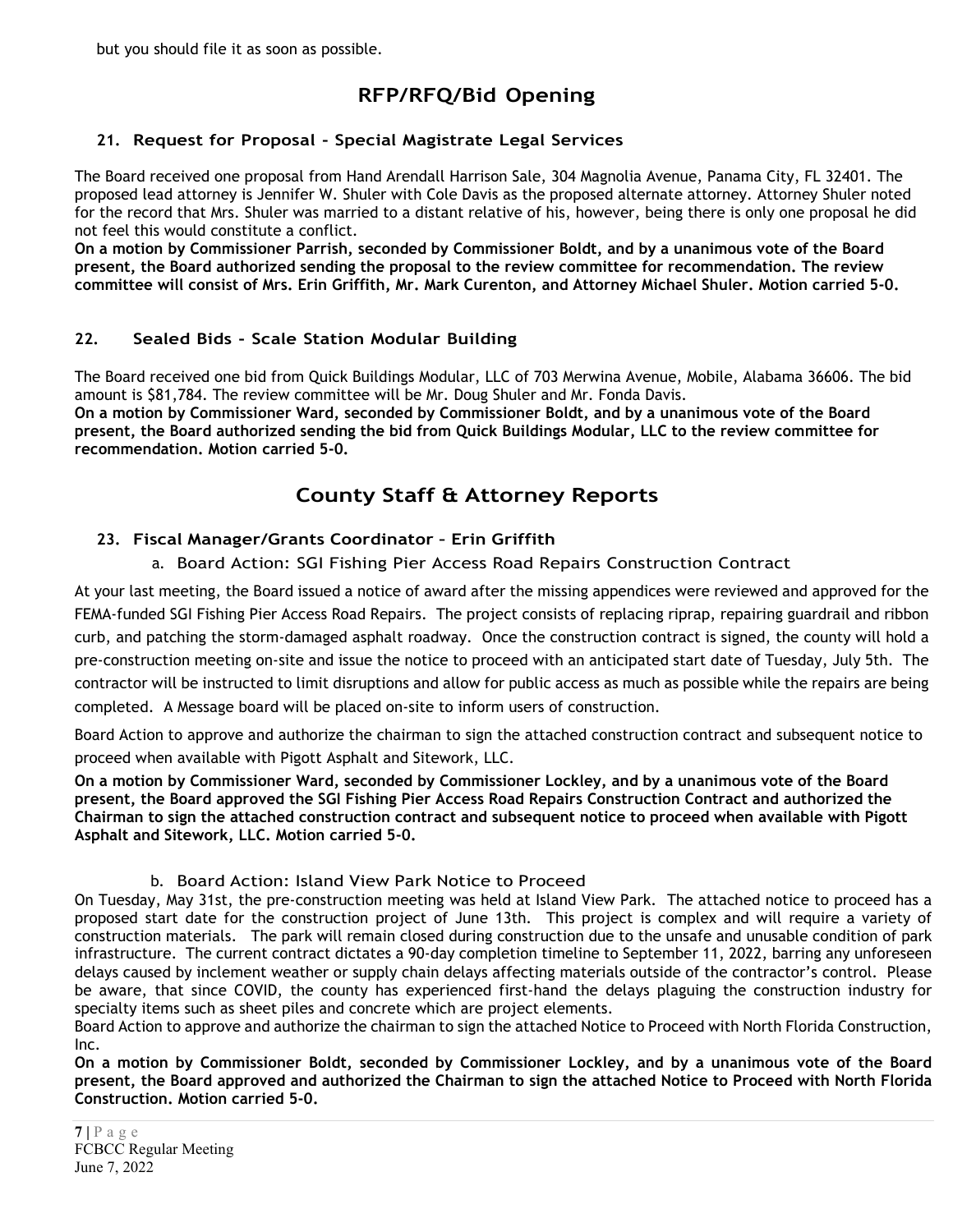#### c. Board Action: Consolidated Solid Waste Grant Application

Attached is the annual consolidated solid waste grant application. In the current fiscal year, the award was \$90,909. This annual operating grant helps to offset some of the costs associated with the Solid Waste Department by providing funds for some fuel expenses, tire, and hazardous waste disposal charges, and testing fees. Board Action to approve and authorize the chairman to sign the attached Consolidated Solid Waste Grant Application.

**On a motion by Commissioner Parrish, seconded by Commissioner Lockley, and by a unanimous vote of the Board present, the Board approved and authorized the Chairman to sign the attached Consolidated Solid Waste Grant Application. Motion carried 5-0.**

d. Board Action: E911 Sole Source Supplier and Grant Agreements (Cancelled, items covered by Attorney Shuler's Report)

#### e. Board Action: Armory Sprinkler System Construction Contract

At the meeting, the Board issued the Notice of Award for the Fire Suppression System and Paint Improvements at the Armory Convention Center to Cook Brothers, Inc. The construction contract documents have been reviewed and approved by Architects Gilchrist, Ross, and Crowe. Once the contract is signed by the Board, a construction timeline will be made available, and a reasonable re-open date can be established for when bookings can resume.

Board Action to accept and authorize the chairman to sign the attached construction contract with Cook Brothers, Inc. at the reduced contract price of \$687,000.

**On a motion by Commissioner Ward, seconded by Commissioner Parrish, and by a unanimous vote of the Board present, the Board accepted and authorized the Chairman to sign the attached construction contract with Cook Brothers, Inc. at the reduced contract price of \$687,000. Motion carried 5-0.**

### **24. County Coordinator – Michael Morón**

### a. Action Item: SHIP Administration Selection

At your last meeting your heard from Apalachee Regional Planning Council and Community Action Agency on providing administrative services for the SHIP program, as your current administrator will not provide these services after June 30, 2022. To allow for a proper transition from your current administrator for July 1, 2022, start date, it is recommended that the Board select one of these agencies today.

Board action to select either Apalachee Regional Planning Council or Community Action Agency to provide administrative services for the Franklin County SHIP program effective July 1, 2022.

**On a motion by Commissioner Ward, seconded by Commissioner Lockley and Commissioner Boldt, and by a unanimous vote of the Board present, the Board selected Community Action Agency to provide administrative services for the Franklin County SHIP program effective July 1, 2022. Motion carried 5-0.**

### b. Action Item: TDC Vendor Contract Advertisement

The Board by unanimous vote, at your May 17th meeting, motioned to advertise the TDC vendor contracts. This was last done in 2018 when the Board advertised for Requests for Proposals. If there are no objections from the Board, I will use those same ads after reviewing them for necessary changes. Once we receive responses to the RFP advertisements, will the Board review and rank the submitted packets or would you prefer a review committee made up of a cross-section of members to take on that task and present you with recommendations?

Board discussion and action on using the Requests for Proposals that were used in 2018 and the creation of a committee to review and rank the proposals.

**On a motion by Commissioner Lockley, seconded by Commissioner Parrish, and by a unanimous vote of the Board present, the Board approved the TDC Vendor Contract Advertisement for RFQs. Motion carried 5-0.**

### c. Action Item: Private Roads Workshop

At your May 3rd meeting the Board agreed to schedule a workshop to discuss the prerequisites and conditions for the County to accept a private road to convert to a county-maintained public road. The Board has not yet set a date for this workshop. Would the Board consider July 19th or August 2nd at 1:30 p.m. for this workshop?

Board discussion and possible action on scheduling a workshop to discuss accepting private roads as county-maintained roads.

#### **On a motion by Commissioner Ward, seconded by Commissioner Boldt, and by a unanimous vote of the Board**

 $8 | P a g e$ FCBCC Regular Meeting June 7, 2022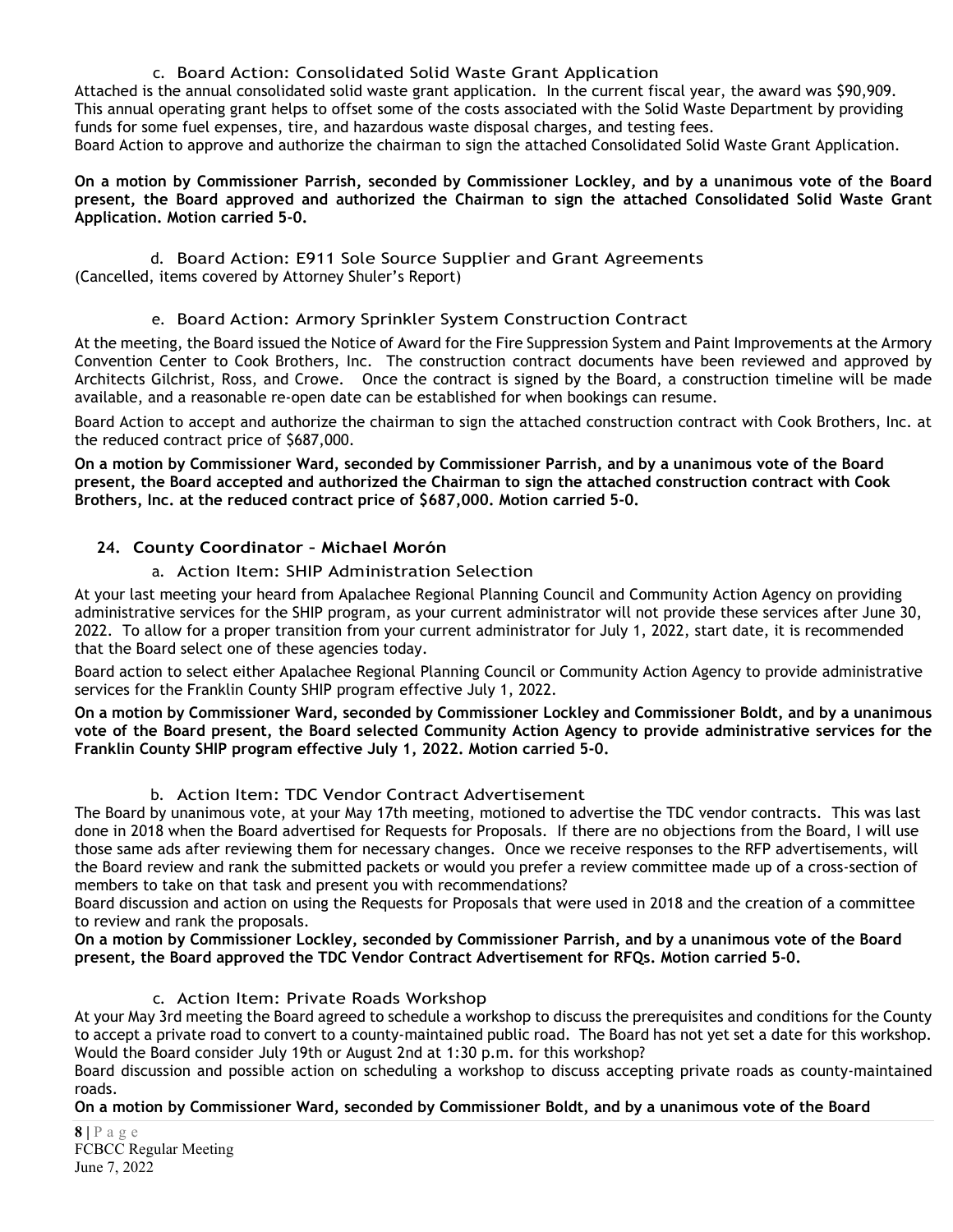**present, the Board approved the Private Roads Workshop to be held on August 2nd at 1:30 p.m. Motion carried 5-0.**

### d. Action Item: Housing Summit

A couple of weeks ago, Chairman Jones and I met with Ms. Gladys Cook of the Florida Housing Coalition to discuss possible solutions to the county's affordable housing issues. Ms. Cook suggests allowing the Florida Housing Coalition to host and facilitate a public meeting, sponsored by the Florida Housing Finance Corporation Catalyst Program and at no cost to the county, to inform the public on affordable housing, the community's needs, and options and opportunities. They would like to use this meeting room and assist with advertising and community announcements about the meeting. They have facilitated these meetings, referred to as summits, for other counties, the most recent being Lake County. The meeting could be scheduled in June or July and should be no longer than two hours. I will provide Ms. Cook's contact information for additional information.

Board action to authorize the Florida Housing Coalition to host and facilitate a public housing summit here in your meeting room.

The Board discussed affordable housing and what can be done to create more for our community. **On a motion by Commissioner Ward, seconded by Commissioner Boldt, and by a unanimous vote of the Board present, the Board authorized the Florida Housing Coalition to host and facilitate a public housing summit in the Board's meeting room. Motion carried 5-0.**

e. Action Item: Re-appoint Mr. Ted Mosteller to CareerSource Board *Item addressed earlier in the meeting.* 

### f. **Informational Item: Department of Health Rate Increase**

Attached to Mr. Moron's report is a letter from the Franklin County Health Department notifying the County of changes to the FY 2021-22 contract. These changes include updated funding adjustments, updated verbiage, and other revisions.

### g. **Informational Item: Annual Wetland Report**

Attached to Mr. Moron's report is the Northwest Florida Water Management Annual Wetland Report. As stated in the email "This includes a cumulative summary of wetland impacts permitted by the District's Environmental Resources Permitting (ERP) program together with a summary of wetlands and associated water resource lands restored and protected by District programs."

### **25. County Attorney – Michael Shuler**

### a. **Action Item: Lanark Village Volunteer Fire Department**

Commissioners, I attached the proposed agreement from the Florida State Firefighters Association to act as your Fire Coordinator for the purpose of creating a new volunteer fire department for the Lanark-St. James Fire and Rescue District. The one-page agreement and its costs speak for themselves. Mr. Amick is available via zoom to respond to any questions that the Board may have.

Board Action: I recommend that the Board approve the agreement for the Florida State Firefighters Association to act as your Fire Coordinator to create a new VFD in Lanark-St. James Fire and Rescue District. Public Comments:

Ms. Victoria Hart spoke to the Board about limiting access to the facilities and equipment. She told the Board they are accountable and responsible for the property. She said it would be prudent to change the locks and close the building. She wanted to know when the job description would be available to the public. She said they would like input from all citizens. She said they would like to work with the fire coordinator.

Ms. Debi Jordan said that she agreed with Ms. Hart on this particular issue. She expressed her gratitude to the Carrabelle Fire Department for their assistance along with the Franklin County Sheriff's Office. She would like to note for the record two calls to the FCSO, one on June 2<sup>nd</sup> regarding a verbal disturbance and one on June 1<sup>st</sup> on 100 Putnal Street (Waste Pro fire). She noted there have been issues with the audio for the meeting. She brought up FS 633.408 and 633.502-536 and noted the Board's responsibility to keep the public safe. She would like mutual respect from the Board. Ms. Jordan encouraged Commissioner Parrish and Commissioner Lockley to answer her calls. She urged the Board to change the locks on the building.

Mr. Chris Crosby said it has been dissolved but not resolved. He noted that residents do not feel safe, and he urged the Commissioners to speed up the process. He said that residents feel like the locks should be changed by the Board already. He said the fire coordinator needs to come in and meet with both groups. He indicated he was in favor of background checks.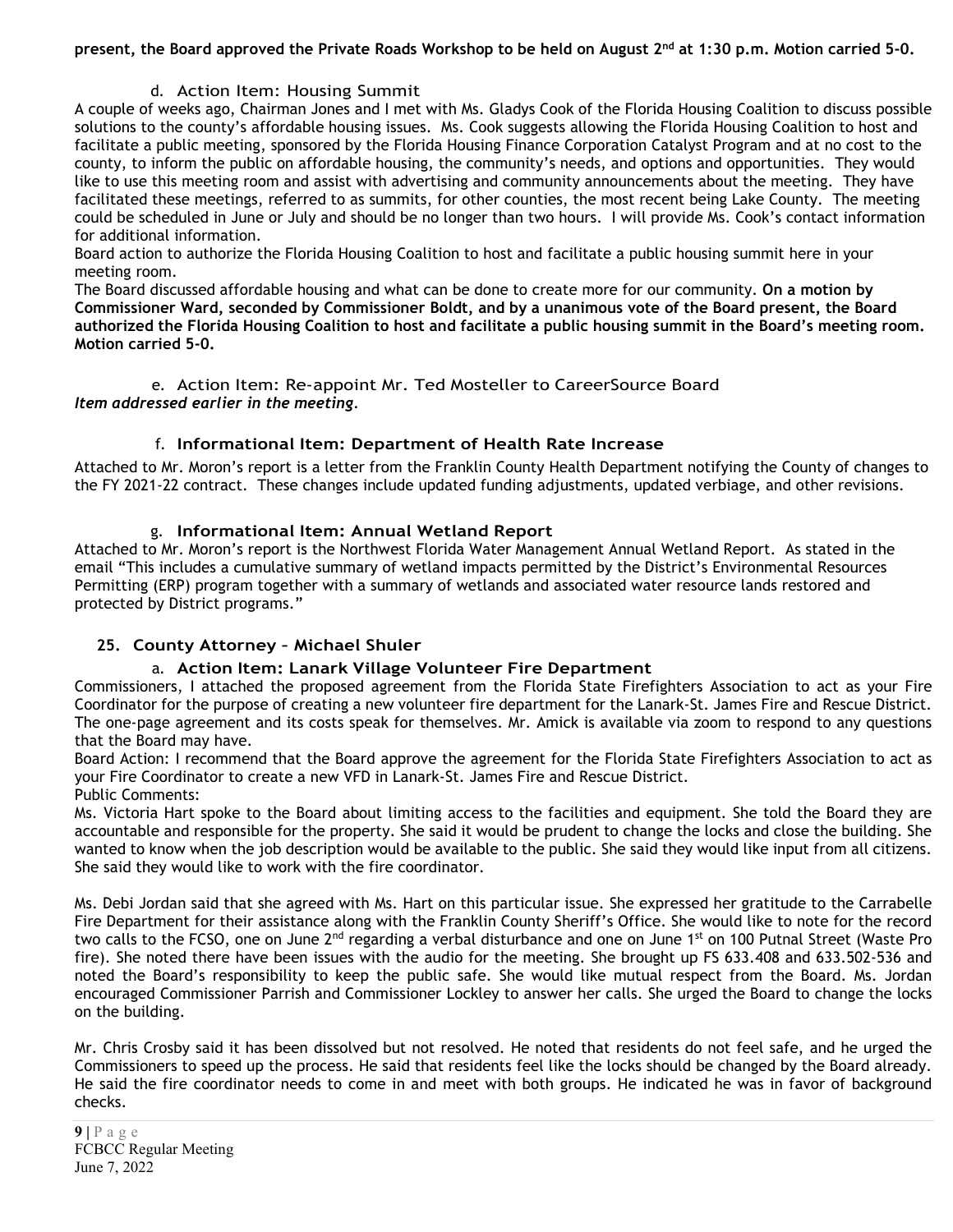**On a motion by Commissioner Boldt, seconded by Commissioner Ward, the Board approved the agreement for the Florida State Firefighters Association to act as the Fire Coordinator to create a new Volunteer Fire Department in Lanark-St. James Fire and Rescue District.** Commissioner Ward said if we are going to take ownership of this property, we need to change the locks in order to allow those that are allowed in there. Chairman Jones said he does agree, however everything we are doing has to be done through a legal process. Attorney Shuler said the organizational meeting should be held within the next few weeks and all of the public will be welcome to attend. **Motion carried 5-0.**

## b. **Action Item: McIntyre Road Ordinance Public Hearing**

The Florida Forest Service has requested that the Board allow it to use McIntyre Road for logging. I told them that a county ordinance prevented them from doing so.

Board Action: Does the Board want to authorize a public hearing to consider whether to allow log trucks on McIntyre Road?

Commissioner Parrish inquired as to why the ordinance was initially put in place. Attorney Shuler noted that at the time the ordinance was put in place, the log trucks were tearing up the road and the school busses weren't able to pass through. Commissioner Parrish asked if we could require a bond so that in the event the road is damaged, the Board would have a way to pay for repairs.

**On a motion by Commissioner Lockley, seconded by Commissioner Ward, the Board authorized holding a public hearing to consider whether to allow log trucks on McIntyre Road. Motion carried 5-0.**

### c. **Action Item: 911 Request from Ms. Renee Brannen**

The 911 Administrator, Ms. Renee Brannen, emailed me a request for the Board to approve the following: Franklin County/Rapid Deploy NG9II Bundle SaaS Agreement addendum. Ms. Brannen tells me that the addendum is paid for from the regional grant and is necessary for public safety because it allows dispatch to map the call. I have not received the contract yet, but Ms. Brannen tells me that she needs this sooner than later and would prefer that the Board approve this subject to attorney review instead of waiting two more weeks until your next board meeting.

**On a motion by Commissioner Ward, seconded by Commissioner Lockley, and by a unanimous vote of the Board present, the Board approved the NG911 Bundle SaaS Agreement addendum which allows dispatch to map the calls, subject to Attorney Shuler's review. Motion carried 5-0.**

### d. **Informational Item: Lanark Village VFD**

Chairman Jones said he does agree that the locks should be changed, and he would like the Board to entertain a motion to authorize Attorney Shuler to begin the process.

**On a motion by Commissioner Boldt, seconded by Commissioner Ward, and by a unanimous vote of the Board present, the Board authorized Attorney Shuler to begin the process of changing the locks at the Lanark Village VFD.** Attorney Shuler noted that the fire department has been dissolved and the Board of County Commissioners has not selected a group. Attorney Shuler said anyone who would like to volunteer the Board welcomes them. **Motion carried 5-0.**

### e. **Informational Item: 1426 East Gulf Beach Drive, SGI**

### f. **Informational Item: RV Enforcement**

Chairman Jones said that he had met with the executive board of the Eastpoint Civic Association. They would like to do a zoning overlay of the district. Two things they are asking: They want the county to regardless of the zoning of a piece of property, would like to see all future storage units be north of the power line and we figure out a way to address C-4 properties so that they don't all become residential.

# **Commissioners' Comments & Adjournment**

### **26. Commissioners' Comments**

Commissioner Ward said she recently made a trip to Gardners Landing. Even though they are not county-owned parks, she said that she may come to the Board for a letter of support so that we can get these ramps and parks back up. Fort Gadsden is temporarily closed but are they going to fix it. Commissioner Ward wanted the community to be aware that she is working to get the repairs done to reopen these parks. Commissioner Lockley said that he would like information added to the website announcing the programs available for the kids. Commissioner Boldt noted there will be an upcoming workshop